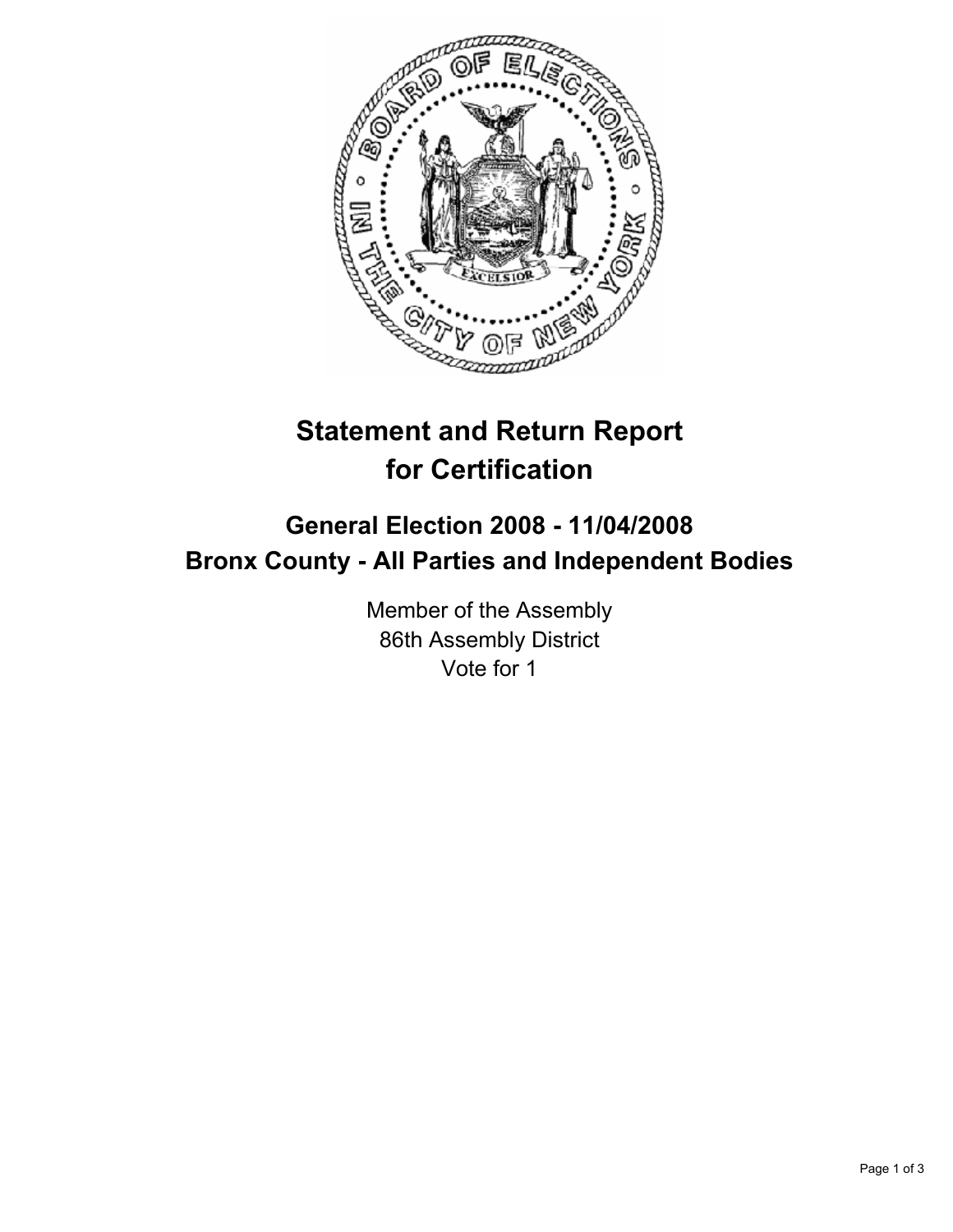

### **Assembly District 86**

| PUBLIC COUNTER                     | 24,384 |
|------------------------------------|--------|
| <b>EMERGENCY</b>                   | 252    |
| ABSENTEE/MILITARY                  | 342    |
| AFFIDAVIT                          | 1,606  |
| <b>Total Ballots</b>               | 26,653 |
| NELSON L CASTRO (DEMOCRATIC)       | 18,248 |
| LISA MARIE CAMPBELL (REPUBLICAN)   | 762    |
| LISA MARIE CAMPBELL (CONSERVATIVE) | 148    |
| <b>Total Votes</b>                 | 19,158 |
| Unrecorded                         | 7,495  |